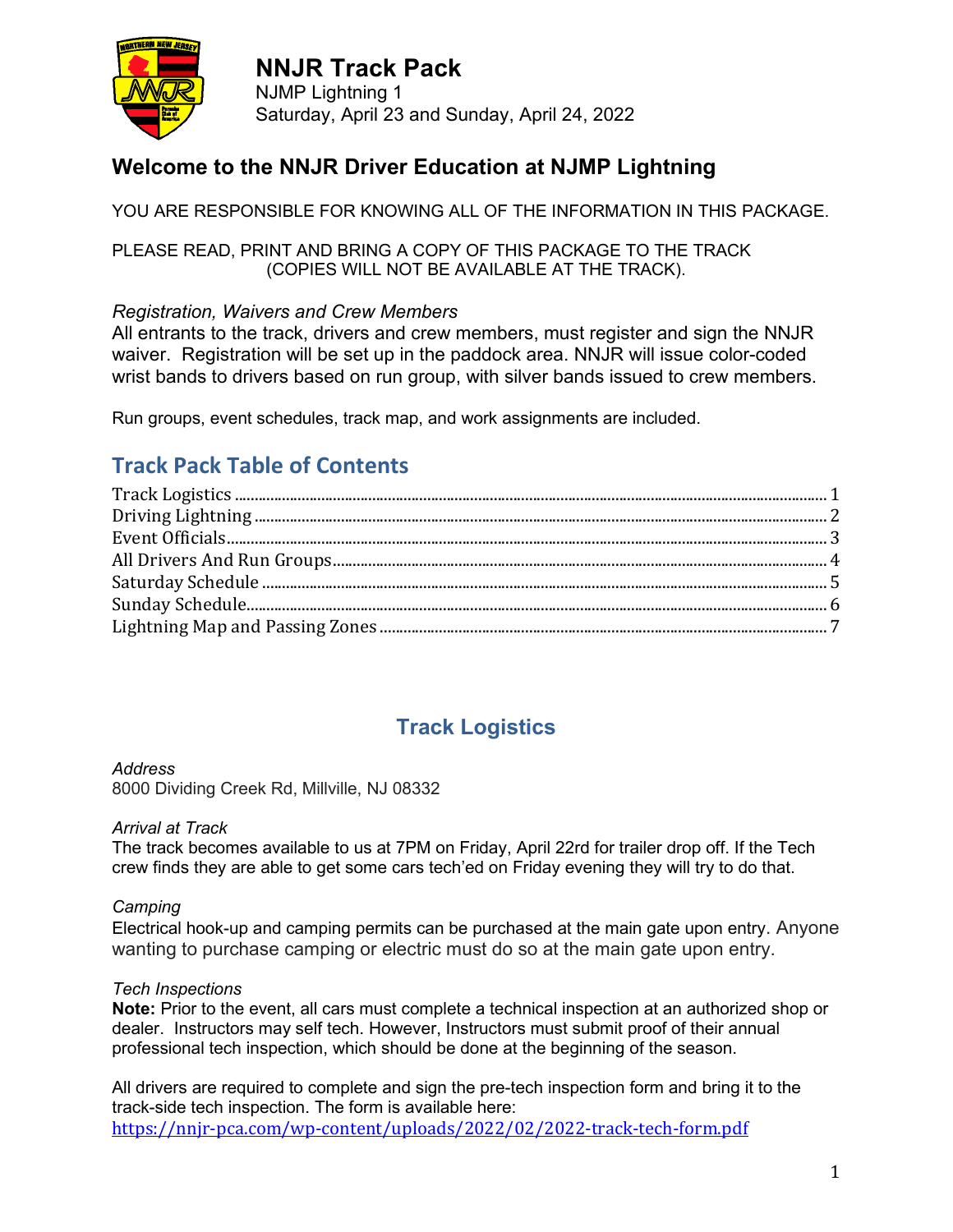

NJMP Lightning 1 Saturday, April 23 and Sunday, April 24, 2022

We will hold tech on Saturday beginning at 7:00AM and concluding no later than 8:00AM. We will no longer require additional Tech inspections for the following day unless your car requires additional services as specified by the Tech team. Anyone requiring an additional tech or missing a tech session may arrange that with the tech steward.

### *Safety*

NJ State motor vehicle regulations require full face helmets.

### *Garages and Camping*

There are no garages at Lightning. Camping is allowed but permits must be purchased from NJMP (go to the building next to the entry gate).

### *Food*

Finish Line Pub will off takeout service via **TOAST** take out app or have inside/outside dining following capacity limits. The Lightning concession stand offers vending machines.

#### *Fuel and Tires*

Fuel, both race and street, will be available. NJMP's Tire & Tech Center powered by TK Autosports is now open. Located in the last Events Garages at Thunderbolt Raceway, the Center will service cars and motorcycles.

#### *Attire*

Long pants, preferably a natural fiber such as cotton, are required, as are closed-toed, rubber soled tie shoes. Short sleeves are allowed.

#### *Bikes, Scooters, and Skateboards*

These "vehicles" are not permitted in pit lane nor in the paddock where cars are entering or leaving the track or where tech inspection is being held. While permitted in other areas of the paddock, you are responsible to ensure that all proper safety gear is worn, in compliance with state law. Please inform anyone attending with you, especially children, to remain clear of prohibited areas and to exercise caution.

#### *Paddock Jack Rules*

Do NOT jack or place any jack stands on the asphalt. You must use wood or metal underneath any jack or jack stand.

### **Driving Lightning**

In preparation for the Lightning DE event, "trackside classrooms" are now available to watch on YouTube at your convenience. Both classrooms include a Turn by Turn discussion of Lightning. You are strongly encouraged to watch the appropriate session. We hope to have time on the Lightning schedule for discussion and questions: the presentations themselves will not be repeated at the track.

- Students: Do the Basics Well [youtu.be/doI6p-6lTPk](https://youtu.be/doI6p-6lTPk)
	- o Slides: [bit.ly/3r8Ao7F](https://bit.ly/3r8Ao7F)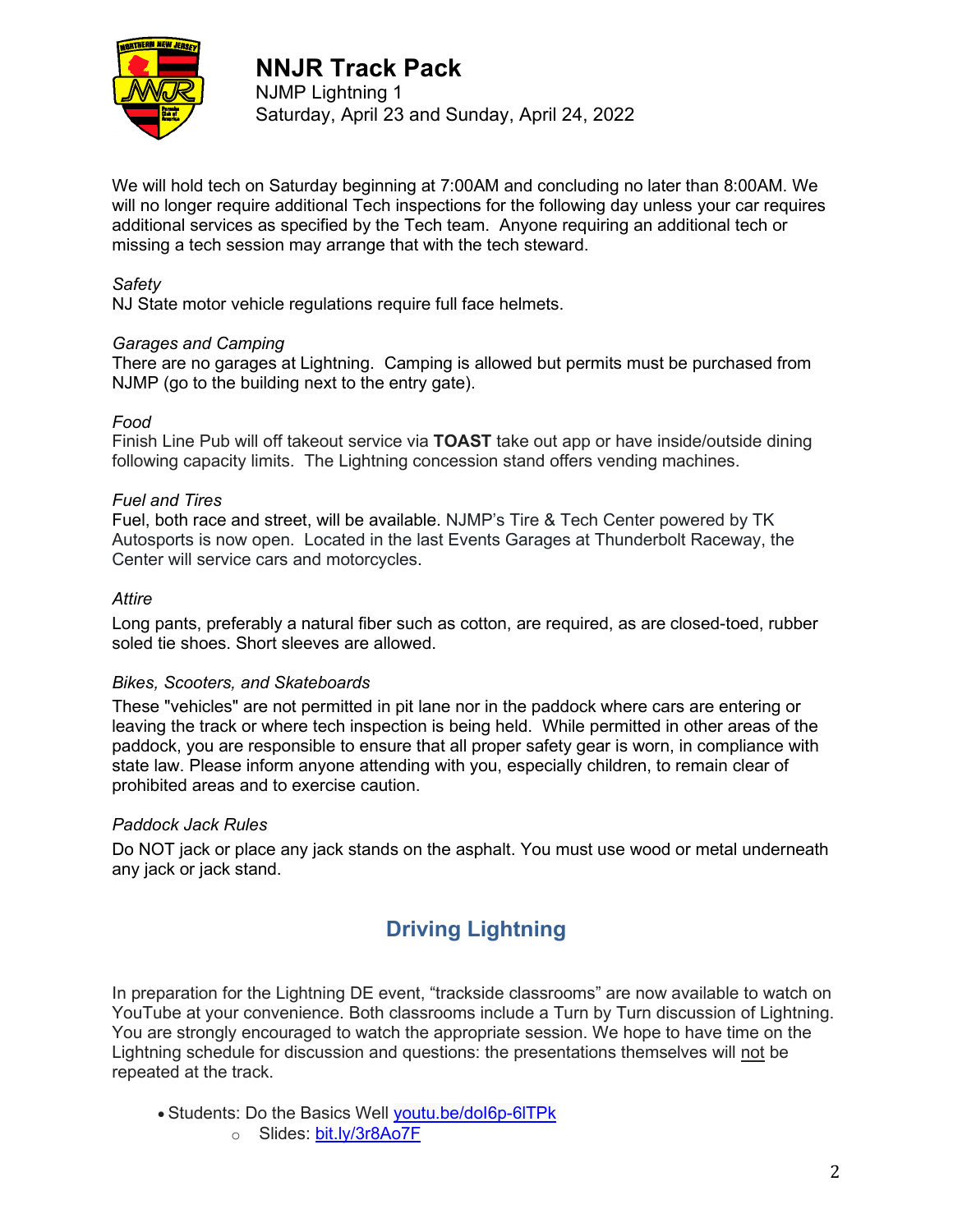

NJMP Lightning 1 Saturday, April 23 and Sunday, April 24, 2022

- Advanced Drivers: How to Go Faster, Safely [youtu.be/LmcE1npJpiE](https://youtu.be/LmcE1npJpiE) o Slides: [bit.ly/3raDhVg](https://bit.ly/3raDhVg)
- Lightning video: [nnjr-pca.com/driver-ed/](https://nnjr-pca.com/driver-ed/) Go to Turn by Turn section.
- All drivers: Track Map for your notes (print out several) [bit.ly/3DPE1o0](https://bit.ly/3DPE1o0)
- Your First DE? Learn what to expect
	- o Short in-car demonstration Video <https://youtu.be/10PpI8pjfDk>
	- o **Q&A** for new drivers including Lightning
	- details <https://youtu.be/ml9Lk7eZRZ4>

### *Thank you for joining us at Lightning. We look forward to seeing you at the track!*

Thom Calabro NNJR PCA Track Chair

### **Event Officials**

EVENT CHAIRMAN Thom Calabro CHIEF INSTRUCTORS John Giove, Al Tafro REGISTRATION Chris Ciuffreda, Michelle Wilcox REGISTRAR Craig Mahon TOWER Jeannine Mazzola SAFETY Curt Barsi STAGING NJMP personnel TECH STEWARDS Peter Miller, Bob White, TECH CREW Rob Hoffman, Grant Lenahan, Glen Ochten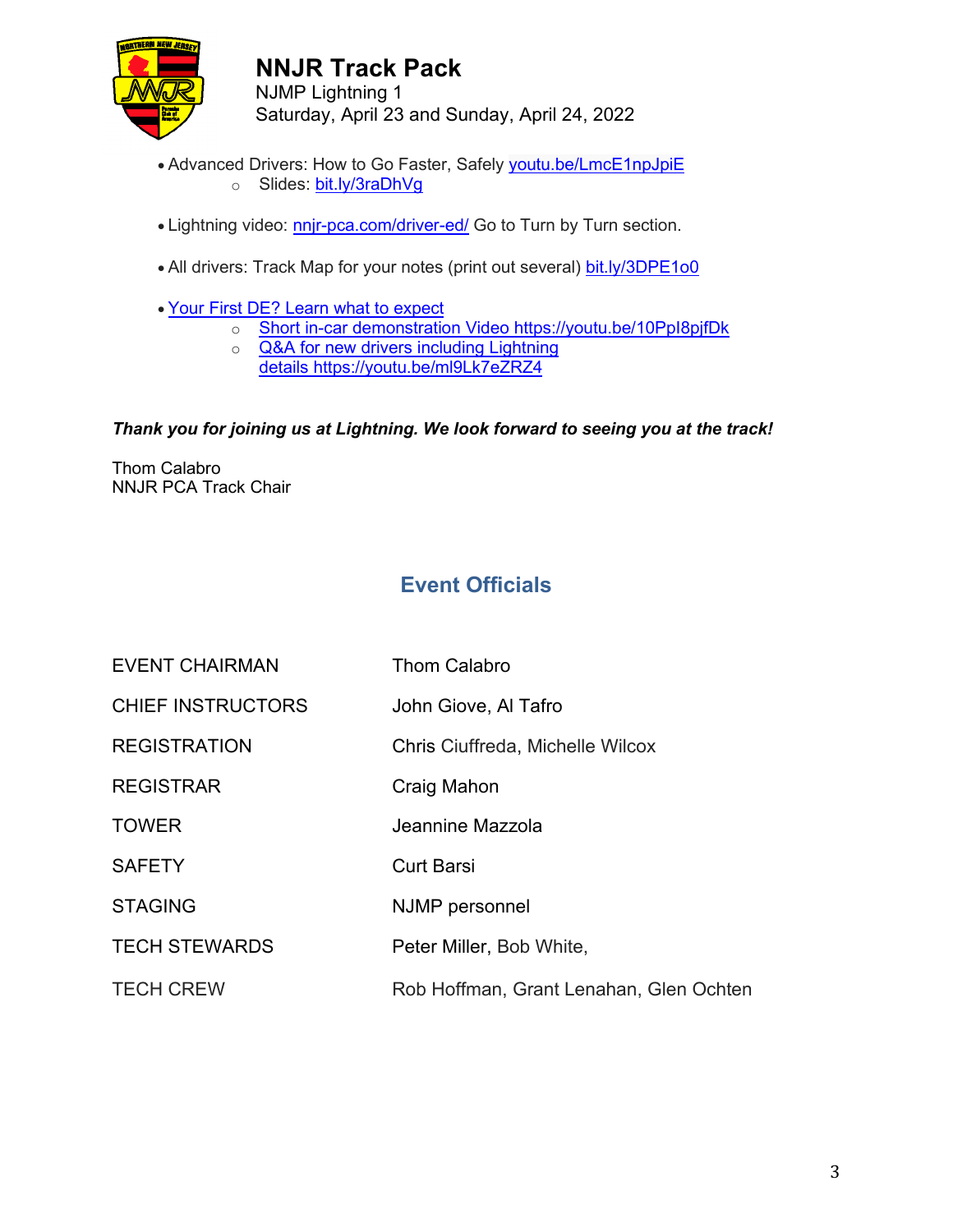

NJMP Lightning 1 Saturday, April 23 and Sunday, April 24, 2022

### **All Drivers and Run Groups**

|     | <b>RED</b>                       |            |    | <b>BLACK</b>                |           |    | <b>WHITE</b>          |                   | <b>BLUE</b>                      |    | <b>YELLOW</b>                  |    | <b>GREEN</b>             |
|-----|----------------------------------|------------|----|-----------------------------|-----------|----|-----------------------|-------------------|----------------------------------|----|--------------------------------|----|--------------------------|
|     | No. Full Name                    |            |    | Inst? No. Full Name         | Inst? No. |    | <b>Full Name</b>      |                   | No. Full Name                    |    | No. Full Name                  |    | No. Full Name            |
| 00  | curtis barsi                     |            |    | Yes 15 Victor Razuk         |           | 34 | <b>Marcio Razuk</b>   |                   | 12 Frank Fiore                   | 01 | <b>Todd Drury</b>              |    | 000 Katherine Cashman    |
| 008 | Sam Halaby                       |            |    | 036 Glen Ochten             |           | 94 | Devyn Kohler          | 13                | Dan Hillman                      |    | 007 Abhishek "Rex" Jariwala 07 |    | <b>Walter Radtke</b>     |
| 24  | <b>Howard Medow</b>              | $Yes$ 42   |    | <b>Zoltan Kiraly</b>        | Yes       |    | 169 Keith Shirley     | $22 \overline{ }$ | <b>Brett Diamond</b>             |    | 015 Richard Baratta            | 10 | Dakota Clark-Singh       |
| 43  | <b>Thomas Kohler</b>             | Yes        | 54 | <b>Grant Lenahan</b>        |           |    | 201 Paul Shah         | 41                | <b>Paul Belnap</b>               | 16 | <b>Caroline Razuk</b>          | 27 | <b>William Post</b>      |
| 51  | <b>Bob Hargesheimer</b>          | Yes        | 59 | <b>Bryn Martin</b>          |           |    | 272  Noah Mazzola     | 56                | Robert Carbognin 022 Chris Feind |    |                                | 28 | <b>Kyle Lubin</b>        |
|     | 053 Ramy Farid                   | <b>Yes</b> | 69 | <b>Thomas Bravante</b>      | Yes       |    | 333 Jonathan Jazayeri |                   | 194 Peter Farley                 | 23 | <b>Jody Gallegos</b>           | 29 | Joe Sweeney              |
| 59  | <b>David Martin</b>              | Yes        |    | 084 Ralph Hallenborg        |           |    | 369 Jianfei Dong      |                   | 717 John Korossy                 | 35 | <b>Zhe Qiang</b>               | 30 | <b>Matt Smith</b>        |
| 63  | <b>Matthew Partsinevelos Yes</b> |            | 88 | <b>Joe Aievoli</b>          |           |    | 376 Tim Ripley        |                   |                                  |    | 037 Alec Farid                 | 31 | <b>Carlo Huber</b>       |
| 67  | <b>Thom Calabro</b>              | <b>Yes</b> | 97 | <b>Knute Hancock</b>        | Yes       |    | 393 John Kissel       |                   |                                  |    | 045 Charlie Holbech            | 50 | <b>Mark Nelson</b>       |
| 72  | <b>Janice Ernsting</b>           | Yes        | 98 | <b>Peter Miller</b>         |           |    | 534 Larry Fishman     |                   |                                  | 46 | <b>Bob McMinn</b>              | 55 | Saniivi Muttena          |
| 77  | <b>Ken Ernsting</b>              | Yes        |    | 114 Shane de Burca          |           |    | 618 Yuheng Shi        |                   |                                  | 61 | <b>Ron Lubin</b>               | 90 | <b>Charlie Updegraph</b> |
| 96  | <b>Stephan Tisseront</b>         | Yes        |    | 166 Andrew Robinson         |           |    | 707 Brian Kruse       |                   |                                  | 66 | <b>Brad Fishman</b>            |    | 101 Kyle Barker          |
|     | 100 Nick Rodriguez               | Yes        |    | 172 Leslie Shrem            | Yes       |    | 719 Nick Cristello    |                   |                                  | 81 | Angelo Bastianpillai           |    | 117 Zach Krogstad        |
|     | 102 Shelly Spatz                 |            |    | 173 Paul Mitchell           |           |    | 747 Timothy Van Hise  |                   |                                  | 87 | <b>Scott Silverman</b>         |    | 133 Jordan Wiesen        |
|     | 177 Boris Kalika                 |            |    | 212 Ronald Robins           |           |    | 789 Wayne Lee         |                   |                                  |    | 109 Jodie Buenning             |    | 133 Kenneth Wiesen       |
|     | 198 Douglas Holcomb              |            |    | Yes 252 Alan R. Soberman    | Yes       |    | 795 James H. Coleman  |                   |                                  |    | 431 Cynthia Cristello          |    | 321 Bisham Singh         |
|     | 241 Daniel Lewis                 |            |    | Yes 288 Christopher Carione |           |    | 844 Mike Gourley      |                   |                                  |    | 822 Christopher Ciuffreda      |    | 338 Tommy Fok            |
|     | 261 Jason Collins                |            |    | 303 Rob Hoffman             |           |    | 888 Alexander Tafro   |                   |                                  |    | 928 Frankie Bennett            |    | 717 Jake Korossy         |
|     | 271 Jay Mazzola                  | Yes        |    | 314 Dan McAuley             |           |    | 901 Jim Vinci         |                   |                                  |    | 965 Britt Findlay              |    | 901 William J Sisti      |
|     | 308 Michael Kling                | Yes        |    | 431 Anthony Cristello       |           |    | 965 Duncan Findlay    |                   |                                  |    |                                |    |                          |
|     | 328 Anthony Castronovo           | Yes        |    | 435 Richard Wyke            |           |    | 986 Ceyan Birney      |                   |                                  |    |                                |    |                          |
|     | 331 R D Hollister                | Yes        |    | 492 Jim Moore               |           |    |                       |                   |                                  |    |                                |    |                          |
|     | 344 Iskender Catto               | Yes        |    | 606 Jack Ippolito           |           |    |                       |                   |                                  |    |                                |    |                          |
|     | 362 Michael Dix                  | <b>Yes</b> |    | 630 David Brandt            |           |    |                       |                   |                                  |    |                                |    |                          |
|     | 520 John DeFini                  |            |    | 640 Tim Barnes              |           |    |                       |                   |                                  |    |                                |    |                          |
|     | 547 Ed Stripko                   | Yes        |    | 666 Michael Vincent         | Yes       |    |                       |                   |                                  |    |                                |    |                          |
|     | 694 Bruce Grobman                | Yes        |    | 728 Jeff Krol               | Yes       |    |                       |                   |                                  |    |                                |    |                          |
|     | 715 Mike Calcaterra              | Yes        |    | 745 Shawn Cudnik            | Yes       |    |                       |                   |                                  |    |                                |    |                          |
|     | 722 Anthony Vasaturo Sr.         | Yes        |    | 757 Bob Weeman              |           |    |                       |                   |                                  |    |                                |    |                          |
|     | 811 Ken Casterline               | Yes        |    | 781 Bob White               | Yes       |    |                       |                   |                                  |    |                                |    |                          |
|     | 881 Michael Di Modugno           |            |    | 844 Frank Gourley           | Yes       |    |                       |                   |                                  |    |                                |    |                          |
|     | 885 Tibor Jurich                 | Yes        |    | 997 Tom Fennessey           |           |    |                       |                   |                                  |    |                                |    |                          |
|     | 918 Thomas lervolino             | Yes        |    | 999 Bruce Hernsdorf         |           |    |                       |                   |                                  |    |                                |    |                          |
|     | 951 Amrish Goyal                 |            |    |                             |           |    |                       |                   |                                  |    |                                |    |                          |
|     | 981 John Cengiz                  | Yes        |    | <b>VOLUNTEER INST</b>       |           |    |                       |                   |                                  |    |                                |    |                          |
|     | 992 Steven Corodemus             | Yes        |    | <b>Michael Aquino</b>       | Yes       |    |                       |                   |                                  |    |                                |    |                          |
|     |                                  |            |    | <b>Frank Bennett</b>        | Yes       |    |                       |                   |                                  |    |                                |    |                          |
|     | <b>PINK</b>                      |            |    | <b>Mike Carr</b>            | Yes       |    |                       |                   |                                  |    |                                |    |                          |
|     | 011 Chris Parcells               |            |    | <b>Bill Gilbert</b>         | Yes       |    |                       |                   |                                  |    |                                |    |                          |
|     | 302 Glenn Shopper                |            |    | John Giove                  | Yes       |    |                       |                   |                                  |    |                                |    |                          |
|     | 441 rich thrush                  |            |    | <b>Thomas Goeckel</b>       | Yes       |    |                       |                   |                                  |    |                                |    |                          |

- 829 Steve Lefler
- 

Dyke Hensen

Tom Holmes

**Craig Mahon** 

Robert Vogt

Al Tafro

Yes

Yes

Yes

Yes

Yes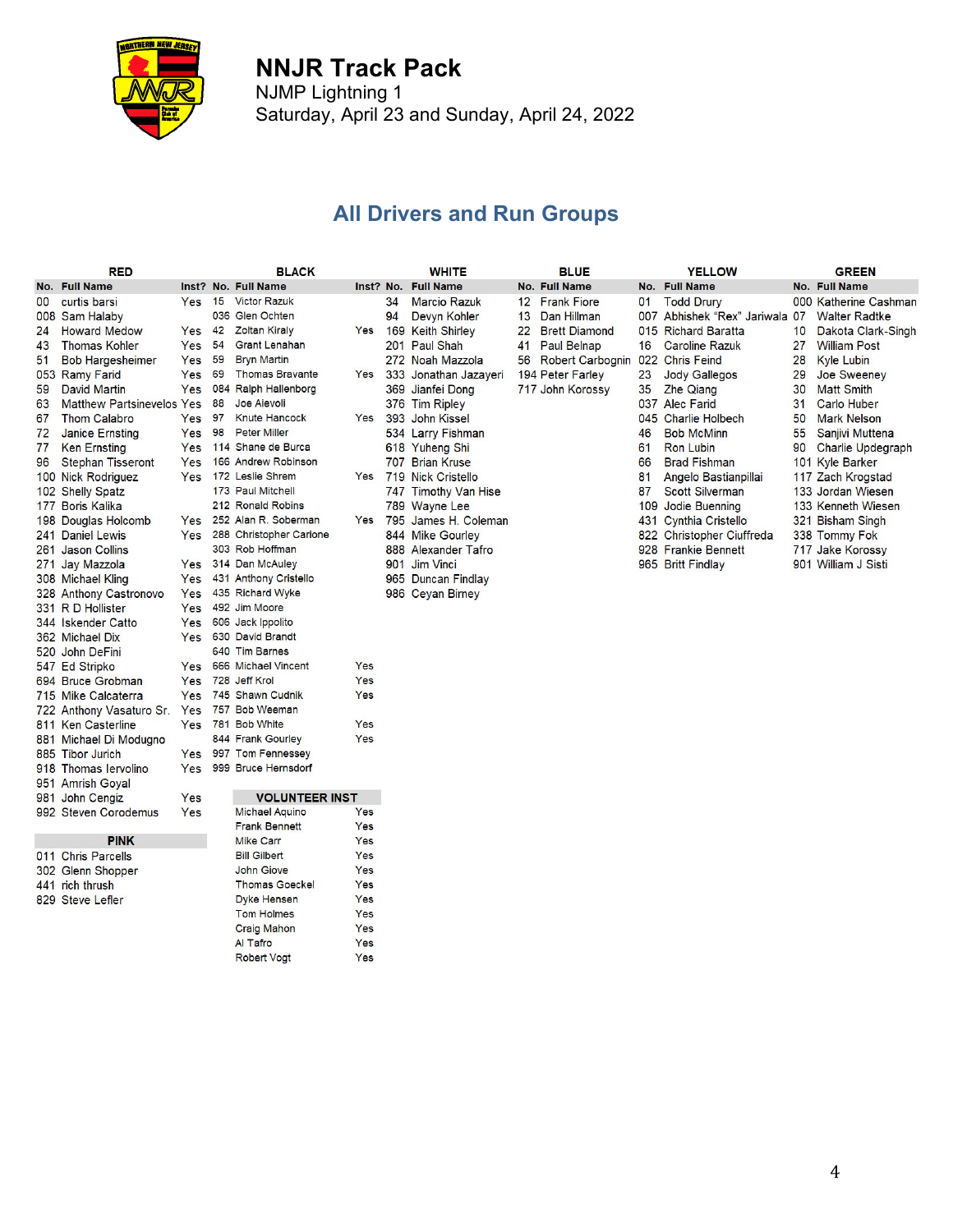

NJMP Lightning 1 Saturday, April 23 and Sunday, April 24, 2022

### **SATURDAY SCHEDULE**

### **Tech Inspection & Registration:**

07:00am – 08:00am Saturday only – Paddock

### **Morning Meetings:**

| $08:10$ am $-08:30$ am | Drivers' Meeting by the Garage        |
|------------------------|---------------------------------------|
| $08:10$ am $-08:30$ am | Instructors' Meeting in the Classroom |
| $08:30$ am $-08:40$ am | Individual Group Mentor Meeting       |





# Paul Miller Porsche sponsored Social tonight **6:30 – 8:30**

**Beer, wine, and appetizers**

Location: **Officer's Club at Thunderbolt**

Debrief mentor meeting 10 min after the last run of the day. Location for meeting will be announced at the morning Driver Meeting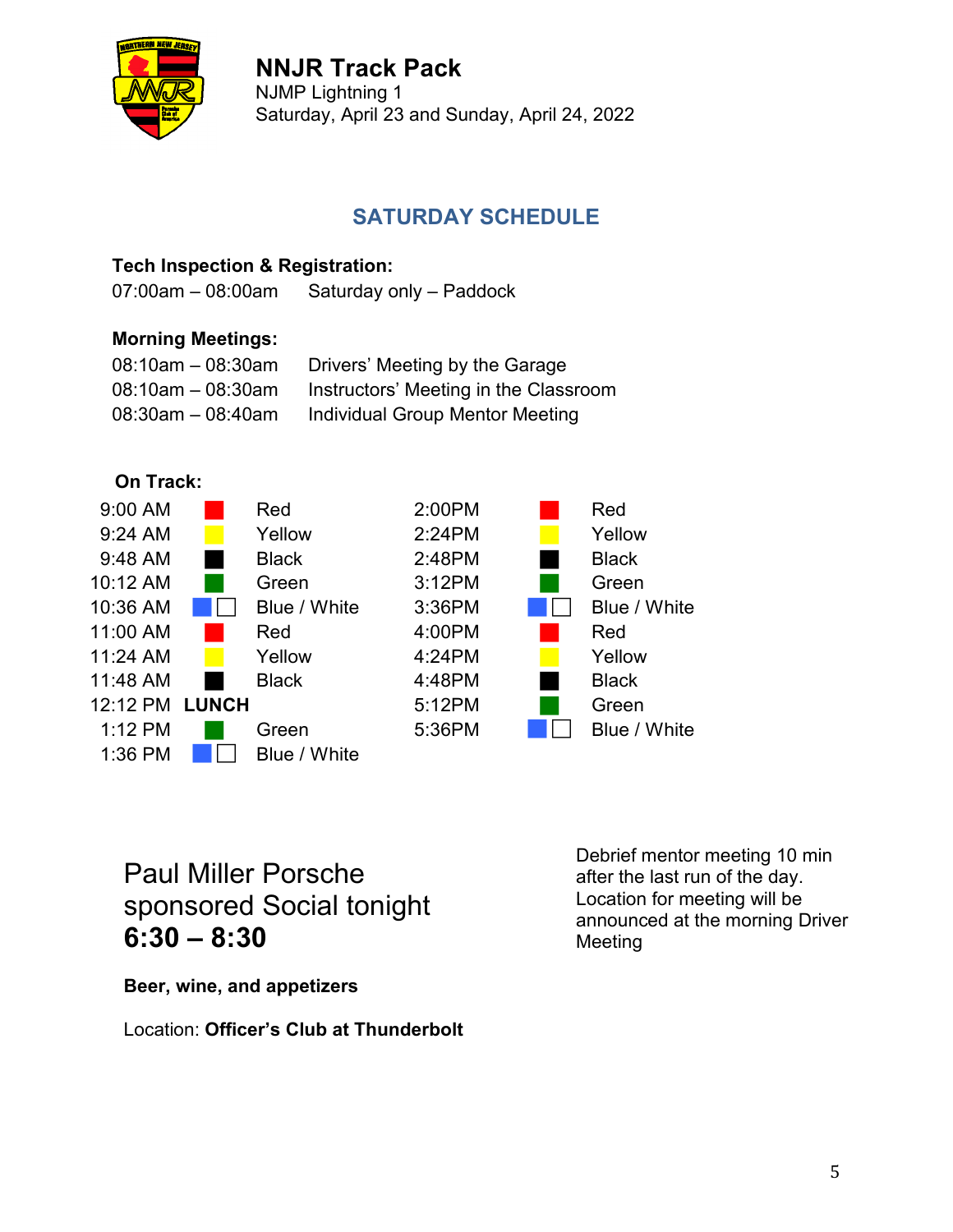

NJMP Lightning 1 Saturday, April 24 and Sunday, April 25, 2021

### **Morning Meetings:**

| $08:20$ am $-08:30$ am | Drivers' Meeting by the Garage        |
|------------------------|---------------------------------------|
| $08:20$ am $-08:30$ am | Instructors' Meeting in the Classroom |

### **SUNDAY SCHEDULE**



**Run groups may be combined Sunday afternoon. Please listen for announcements!**

**Thanks for driving with NNJR and have a safe trip home. Don't forget to sign-up for these NNJR Driving Events!**

| <b>Events</b>                                 | <b>Dates</b> |            |           |
|-----------------------------------------------|--------------|------------|-----------|
| <b>VIR</b>                                    | 10/28/2022   | 10/30/2022 |           |
| <b>Lightning 2 at NJMP</b>                    | 10/8/2022    | 10/9/2022  |           |
| <b>Watkins Glen 2 (advanced/solo Drivers)</b> | 9/19/2022    | 9/20/2022  |           |
| <b>Watkins Glen 1</b>                         | 8/26/2022    | 8/28/2022  |           |
| <b>Summit Point (main)</b>                    | 8/15/2022    | 8/16/2022  |           |
| <b>Lime Rock (all groups)</b>                 | 8/1/2022     | 8/2/2022   |           |
| <b>Pitt Race</b>                              | 7/11/2022    | 7/13/2022  |           |
| <b>Thunderbolt at NJMP</b>                    | 5/28/2022    | 5/29/2022  | Reg Open! |
| Mid-Ohio NNJR/MORPCA (solo/advanced)          | 5/20/2022    | 5/22/2022  | Reg Open! |
| <b>Lightning 1 at NJMP</b>                    | 4/23/2022    | 4/24/2022  |           |